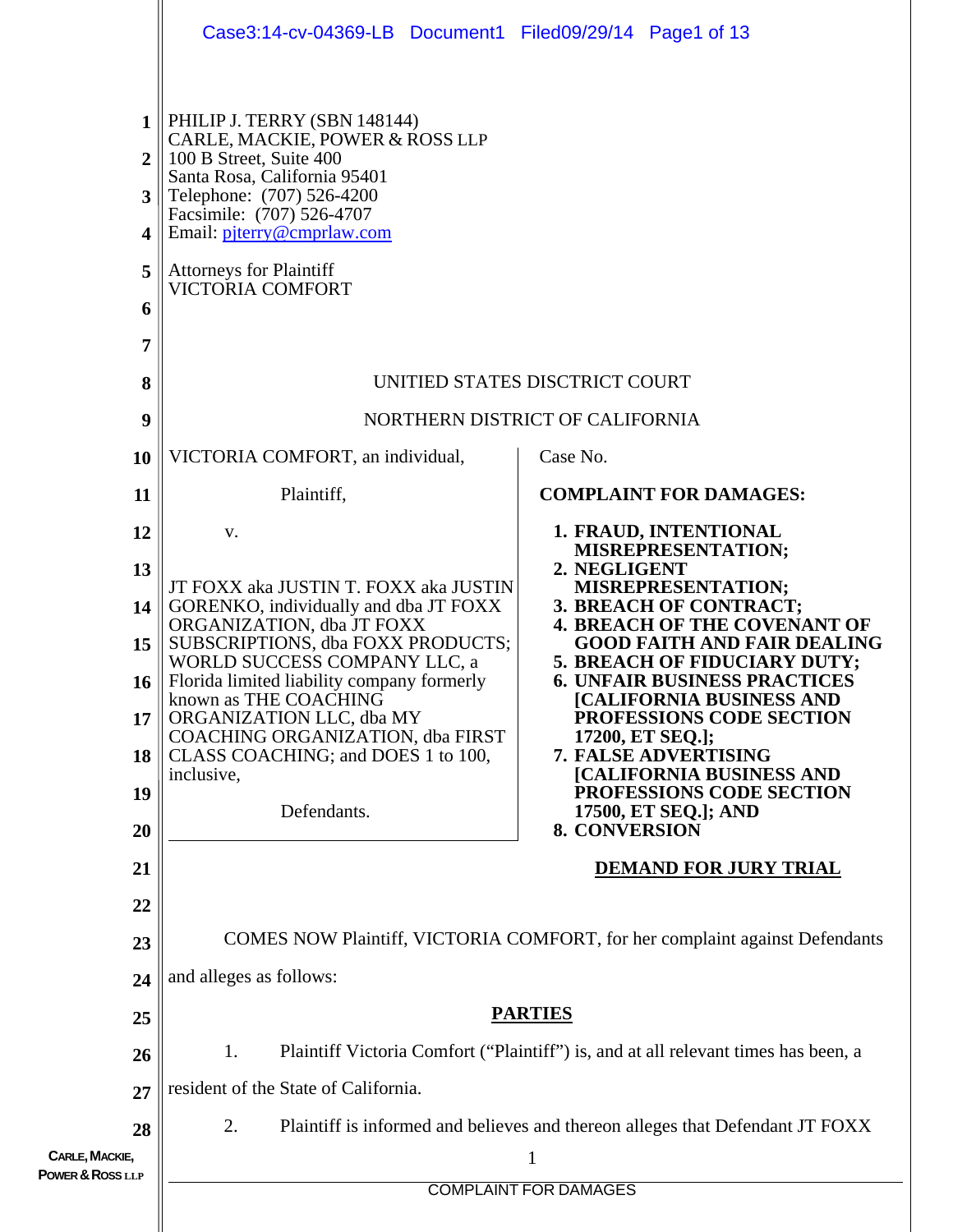## Case3:14-cv-04369-LB Document1 Filed09/29/14 Page2 of 13

**1** aka JUSTIN T. FOXX aka JUSTIN GORENKO, individually and dba JT FOXX

**2 3** ORGANIZATION, dba JT FOXX SUBSCRIPTIONS, dba FOXX PRODUCTS is, and all times relevant has been, a Nevada resident (hereinafter "JT FOXX").

**4 5 6 7** 3. Defendant WORLD SUCCESS COMPANY LLC formerly known as THE COACHING ORGANIZATION, dba MY COACHING ORGANIZATION, dba FIRST CLASS COACHING is, and at all times relevant was, a Florida limited liability company (hereinafter "WORLD SUCCESS COMPANY").

**8 9** 4. JT FOXX and WORLD SUCCESS COMPANY are collectively referred to herein as Defendants.

**10 11 12 13 14 15 16 17 18 19** 5. Plaintiff is informed and believes and thereon alleges that there exists, and at all times herein mentioned there existed, a unity of interest and ownership between JT FOXX and WORLD SUCCESS COMPANY, such that any individuality and separateness between them ceased and WORLD SUCCESS COMPANY is the alter ego of JT FOXX in that it was the mere shell, instrumentality and business conduit of JT FOXX in that he exercised such complete control and dominance over the business of WORLD SUCCESS COMPANY to such an extent that any individuality or separateness of it and JT FOXX do not, and at all times mentioned herein, did not exist. Adherence of the fiction of the separate existence of WORLD SUCCESS COMPANY would permit an abuse of the corporate privilege and would sanction fraud and promote injustice for the reasons set forth herein.

**20**

#### **JURISDICTION AND VENUE**

**21 22 23** 6. This Court has jurisdiction over this action under 28 U.S.C. Section 1332 because it is a civil action between citizens of different states and the matter in controversy exceeds \$75,000, exclusive of interest and costs.

**24 25 26 27** 7. Venue is proper in this court pursuant to 28 U.S.C. Section 1391(b)(2) in that a substantial part of the events or omissions giving rise to the claims herein occurred in this district as Defendants made solicitations of Plaintiff in San Francisco and met with Plaintiff in Sonoma County, California.

**28** //

#### COMPLAINT FOR DAMAGES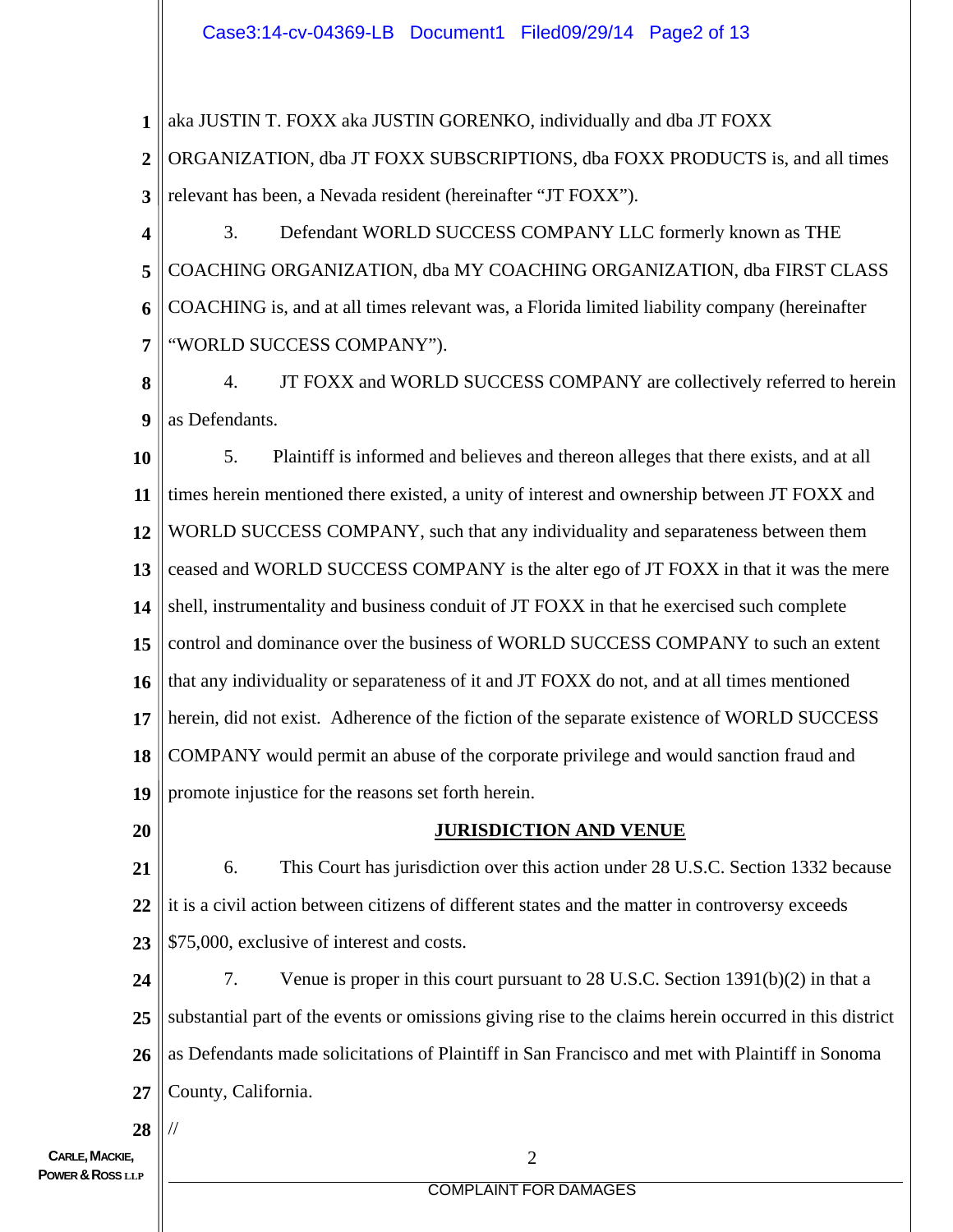**1**

### **FACTUAL ALLEGATIONS**

**2 3 4 5 6 7 8** 8. In January 2012 in San Francisco, California, at an event put on by Defendants and billed by Defendants as the Ultimate Blueprint event, Defendants solicited Plaintiff to sign up for and attend a series of coaching sessions – which they called ROI ("return on investment") coaching sessions. Defendants represented these ROI coaching sessions as providing financial and business advice. This was the first in a series of solicitations of Plaintiff made by Defendants over the next year to purchase their services, including in-depth one-on-one "business coaching" services offered by Defendants.

**9 10 11** 9. Advertisements and correspondence by Defendants offering lectures related to financial and business advice and in person "business coaching" services were sent to Plaintiff's address in Sonoma County, California.

**12 13 14 15 16** 10. The written offers and promises made in solicitations sent by Defendants described lecture series (both live and pre-recorded on CD) as entailing specific and detailed information and techniques designed to help people in business to create and develop a business plan, to develop a branding strategy, to market their business or product and to succeed financially.

**17 18 19 20** 11. The in-person "business coaching" service offered by Defendants included prepaid sessions with specially selected and experienced business coaches. Defendants represented that the assigned coach would provide continuing one-on-one sessions for a set number of sessions.

**21 22 23 24** 12. This personalized "business coaching" service offered by Defendants was described in writing and verbally by Defendants as designed to assist over a longer period of time and designed to provide consistency by allowing the individual assigned to the client to become familiar with the client's business.

**25 26 27 28** 13. Based on the promises relating to specific business information and assistance, in 2012, Plaintiff signed up for and paid for a subscription for a series of lectures by JT FOXX on CD. She also signed up for several live lectures and pre-paid for a series of one-on-one business coaching sessions with a specific business coach. Plaintiff paid Defendants approximately

#### COMPLAINT FOR DAMAGES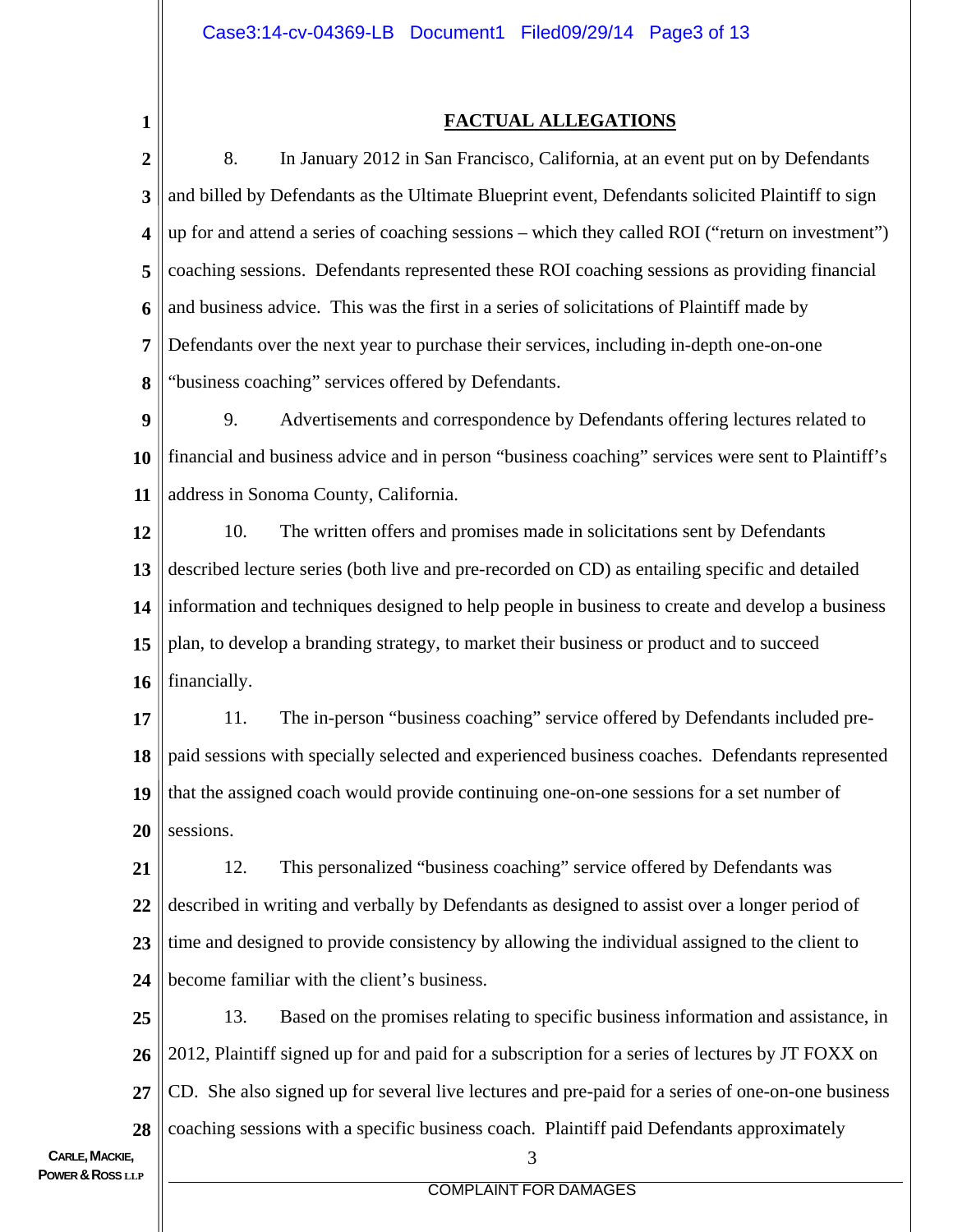### Case3:14-cv-04369-LB Document1 Filed09/29/14 Page4 of 13

**1** \$68,000 for ongoing pre-paid coaching related services.

- **2 3 4 5 6 7** 14. In February 2012, Defendants put Plaintiff in touch with a "designated" coach. This person could not complete the coaching and two other "designated" coaches were assigned by Defendants for Plaintiff. The third person designated met with Plaintiff on one occasion at Plaintiff's residence in Sonoma County. Plaintiff continued to contact Defendants about the full extent of coaching as represented by Defendants over the course of 2012 and 2013. Plaintiff never received the full extent of the one-on-one coaching that was promised.
- **8 9 10 11 12 13** 15. In the meantime, in November 2012, Plaintiff signed up for and paid for a lecture series entitled the "Perfect Business Model" presented by Defendants' employee and instructor, Meir Ezra. The series included a total of three events in three different locations. Plaintiff paid significant fees and costs in connection with these three events. In addition to the fees incurred for the above events, Plaintiff incurred lodging and air fare. The total amount expended by Plaintiff in connection with the Meir Ezra related events exceeded \$14,000.
- **14 15 16 17** 16. In December 2012, at a "social event" organized by Defendants for their clients, Defendants induced Plaintiff to make a \$10,000 donation to what was described by Defendants as a charity sponsored by a member of the Donald Trump family who was presented as being a contributor and associate of Defendants.
- **18 19 20 21** 17. Defendants promised Plaintiff certain benefits in return for making a charitable donation, including additional coaching sessions with one of JT FOXX's alleged personal business coaches and tickets to the taping of an episode of the television show "Celebrity Apprentice" in New York.
- **22 23** 18. The first Meir Ezra event was scheduled for January 2013 in Tampa, Florida, and the second event was set for March 2013, in Chicago, Illinois.
- **24 25 26 27 28** 19. During the first and second Meir Ezra events, Plaintiff discovered the events were being utilized to proselytize and promote Scientology as opposed to imparting financial and business advice. Plaintiff thought perhaps she had misunderstood the nature of the first Meir Ezra event. However, by the second event it was clear that the emphasis at the Meir Ezra event was on Scientology and not business coaching as represented.

#### COMPLAINT FOR DAMAGES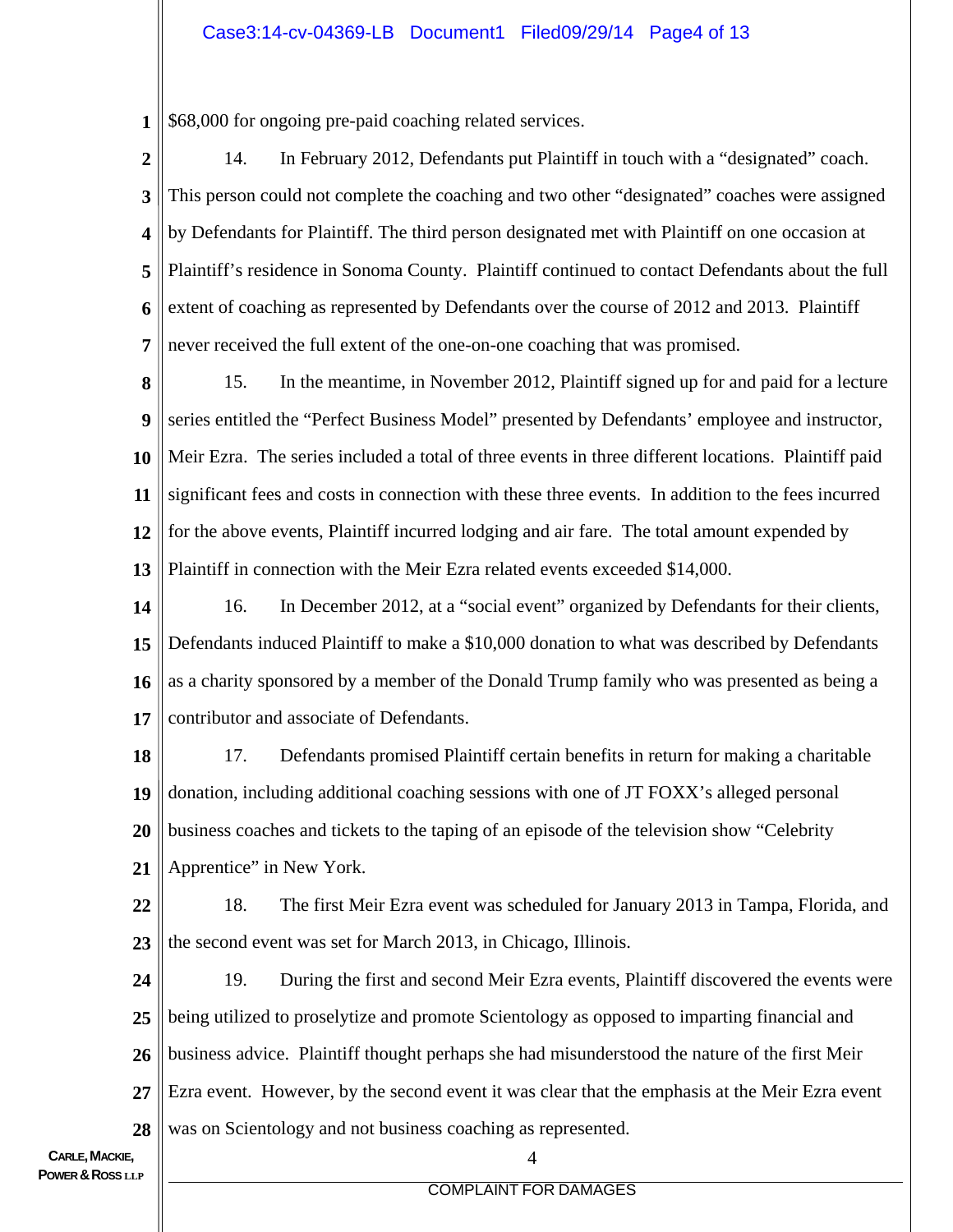**1 2** 20. Plaintiff did not complete the second event in Chicago and did not attend the third event scheduled for later in the year.

**3 4 5** 21. Despite making a significant donation to the Donald Trump family sponsored charity in December 2012, as a result of the promises made by Defendants, Defendants failed to provide any of the promised benefits to Plaintiff.

**6 7 8** 22. In late March 2013, Plaintiff made a demand on Defendants for return of monies paid for the Meir Ezra event. Her request was initially met with some delay on the part of Defendants.

**9 10 11** 23. The information that was communicated by Defendants at the above lectures or as part of the subscription for lectures on CD, lacked significant business-related content and were primarily motivational in nature.

**12 13 14** 24. Finally, Defendants did not provide "business coaching" sessions with one selected and assigned business coach for continuing one-on-one sessions for a set number of sessions as promised.

**15 16 17 18 19 20** 25. Given the Scientology oriented lectures in early 2013, the failure to provide certain promised benefits in return for making a donation to a Defendant-affiliated charity, the lack of information beyond motivational discussions of a general nature, the failure to perform with respect to assigning a single business coach for a set number of sessions, Plaintiff made demand in March 2013, on Defendants to return all monies paid for the Scientology-oriented lectures and the donation.

**21 22 23** 26. After her demands were ignored, Plaintiff determined she could no longer continue doing any business with Defendants and demanded re-payment of all pre-paid coaching services and requested that Defendants cease her subscription for lectures on CD.

**24 25 26 27** 27. Shortly after Plaintiff complained, in May 2013, Defendants announced via email that Defendants were ending their relationship with Meir Ezra. Thereafter, Defendants and Meir Ezra exchanged public communications through June 2013, about their mutual accusations against each other.

**CARLE, MACKIE. POWER & ROSS** LLP

**28**

28. By summer of 2013, Defendants finally acknowledged Plaintiff's demands for

## COMPLAINT FOR DAMAGES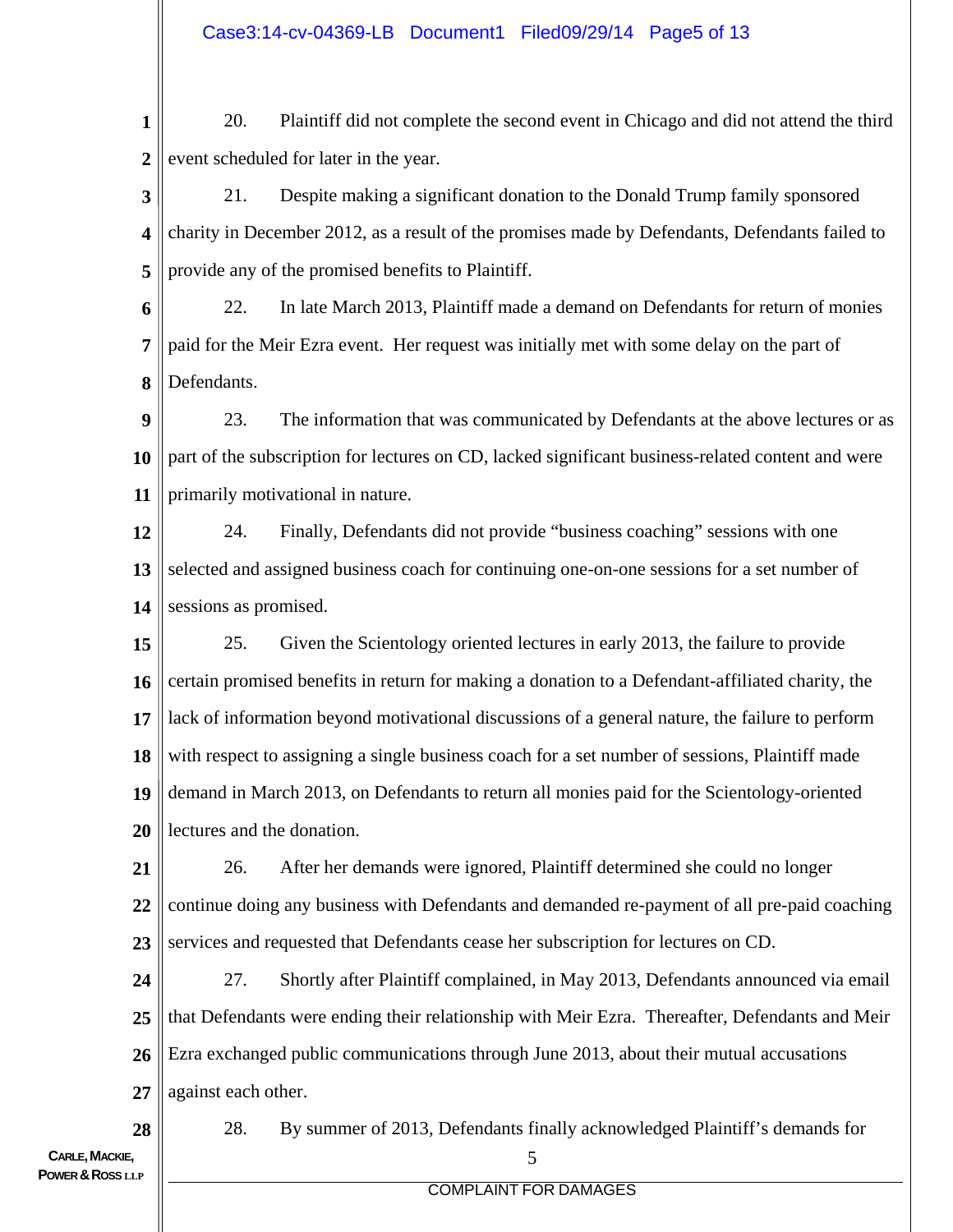**1 2 3** refund but did nothing in response and continued to charge her for the lecture subscription. 29. Finally, after several additional follow-up requests for a refund, Defendants rejected Plaintiff's demands in March 2014, in writing.

## **FIRST CAUSE OF ACTION (Fraud, Intentional Misrepresentation – Against all Defendants)**

**6 7** 30. Plaintiff re-alleges and incorporates by reference paragraphs 1 through 29 as though set forth fully herein.

**8 9 10 11** 31. Defendants and each of them represented to Plaintiff that the lecture series (both live and pre-recorded) would impart specific information and techniques that would help Plaintiff create and develop a business, develop a branding strategy, market her business and succeed financially.

**12 13 14 15 16** 32. Defendants, and each of them, represented to Plaintiff that she would be assigned a specific "business coaching" professional who would provide Plaintiff with one-on-one coaching sessions and who would provide continuity over a set number of sessions to become familiar with Plaintiff's business which, in turn, would allow that person to be of greater assistance to Plaintiff.

**17 18 19 20** 33. Defendants also made representations to Plaintiff that in return for making a significant donation to a charity associated with Defendants, Defendants would give Plaintiff exclusive coaching sessions with one of JT FOXX's alleged personal business coaches and tickets to a "Celebrity Apprentice" episode.

**21 22 23** 34. The representations herein alleged were false and were made by Defendants with the intent to induce Plaintiff to act in the manner alleged in reliance thereon, namely, to purchase coaching sessions and lectures series, and to donate.

**24 25 26 27** 35. At the time the representations were made and at the time Plaintiff made her various purchases and donation, Plaintiff was ignorant of the falsity of Defendants' multiple representations and believing them to be accurate and truthful, she was induced to make the above-mentioned purchases and donation.

> 6 36. Plaintiff was justified in relying on the representations as Defendants held

**28**

**4**

**5**

#### COMPLAINT FOR DAMAGES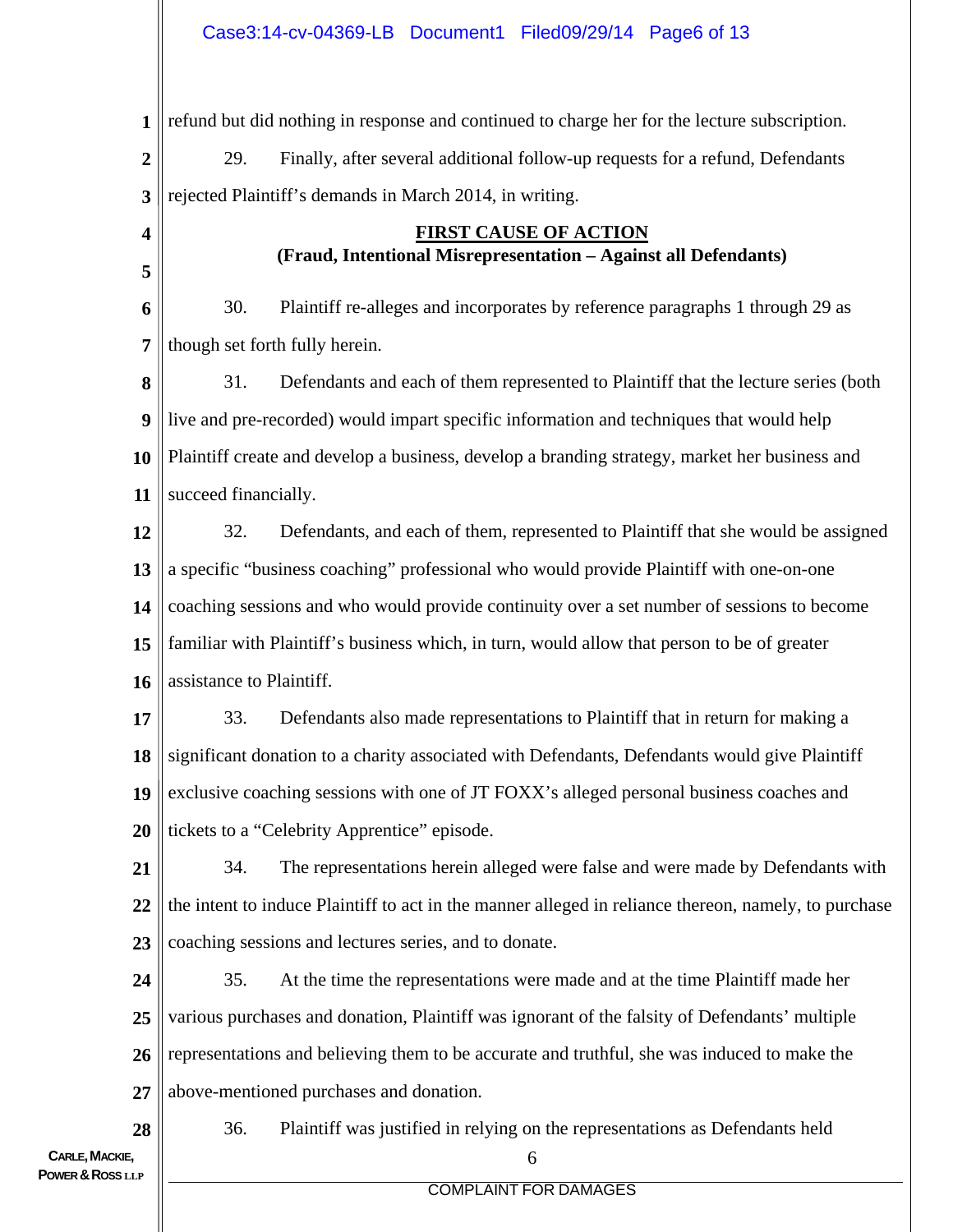**1 2** themselves out to be experts who were sophisticated and experienced in financial and business matters.

**3 4** 37. As a proximate result of the fraudulent conduct of Defendants, Plaintiff made the purchases and donation as described herein and has been damaged therefrom.

**5 6 7 8** 38. The aforementioned conduct of Defendants involved intentional misrepresentation, deceit, or concealment of material facts known to them with the intention of thereby depriving Plaintiff of her funds. Such conduct was despicable, involved malice and was in conscious disregard of Plaintiff's rights. Plaintiff is therefore entitled to exemplary damages.

# **9**

**10**

# **SECOND CAUSE OF ACTION (Negligent Misrepresentation – Against All Defendants)**

**11 12** 39. Plaintiff re-alleges and incorporates by reference paragraphs 1 through 38 as though set forth fully herein.

**13 14 15 16** 40. Defendants and each of them represented to Plaintiff that the lecture series (both live and pre-recorded) would impart specific information and techniques that would help Plaintiff create and develop a business, develop a branding strategy, market her business and succeed financially.

**17 18 19 20 21** 41. Defendants and each of them represented to Plaintiff that she would be assigned a specific "business coaching" professional who would provide Plaintiff with one-on-one coaching sessions and who would provide continuity over a set number of sessions to become familiar with Plaintiff's business which, in turn, would allow that person to be of greater assistance to Plaintiff.

**22 23** 42. Defendants also made representations to Plaintiff that in return for making a significant donation to a charity associated with Defendants and the Donald Trump family,

**24 25** Defendants would give Plaintiff exclusive coaching sessions with one of Defendants' alleged business coaches and tickets to a "Celebrity Apprentice" episode.

**26 27 28** 43. Defendants and each of them had no reasonable grounds for believing the representations made verbally and in written materials to be true in that Defendants and each of them knew, or should have known, among other things, the information presented in lecture

#### COMPLAINT FOR DAMAGES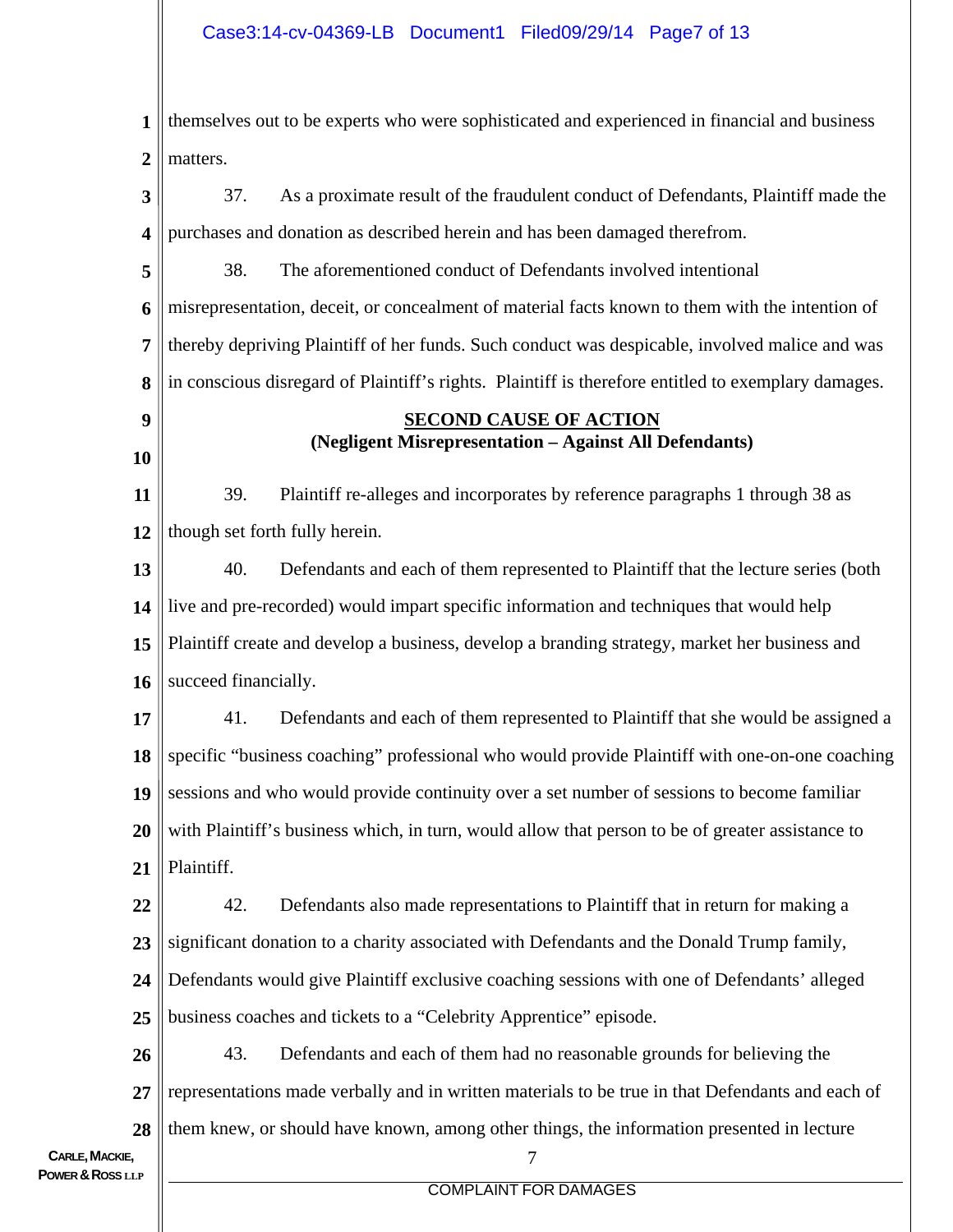## Case3:14-cv-04369-LB Document1 Filed09/29/14 Page8 of 13

**1 2 3** series was motivational and of a general nature, the lecture series with Meir Ezra in particular were Scientology oriented and the benefits promised in return for a donation made to an affiliated charity were empty promises.

**4 5 6** 44. The representations herein alleged were false and done with the intent to induce Plaintiff to act in the manner alleged in reliance thereon, namely to purchase coaching sessions and lectures series, and to make the requested donation.

**7 8 9 10** 45. At the time the representations were made and at the time Plaintiff made her various purchases and donation, Plaintiff was ignorant of the falsity of Defendants' multiple representations and believing them to be accurate and truthful, she was induced to make the above-mentioned purchases and donation.

**11 12 13** 46. Plaintiff was justified in relying on the representations as Defendants held themselves out to be experts who were sophisticated and experienced in financial and business matters.

**14 15** 47. As a proximate result of the fraudulent conduct of Defendants, Plaintiff made the purchases and donation as described herein and has been damaged therefrom.

**16 17 18** 48. The aforementioned conduct of Defendants was despicable, involved malice and was in conscious disregard of Plaintiff's rights. Plaintiff is therefore entitled to exemplary damages.

> **THIRD CAUSE OF ACTION (Breach of Contract – Against All Defendants)**

**21 22** 49. Plaintiff re-alleges and incorporates by reference paragraphs 1 through 48 as though set forth fully herein.

**23 24 25** 50. Plaintiff and Defendants entered into one or more written and oral agreements beginning in or about 2012 pursuant to which Plaintiff agreed to purchase and Defendants agreed to sell to Plaintiff products and services as herein alleged.

**26 27 28** 51. Defendants also agreed that in return for Plaintiff's significant donation to a charity associated with Defendants, Defendants would give Plaintiff exclusive coaching sessions with one of JT FOXX's alleged personal business coaches and tickets to a "Celebrity"

**CARLE, MACKIE. POWER & ROSS** LLP

**19**

**20**

COMPLAINT FOR DAMAGES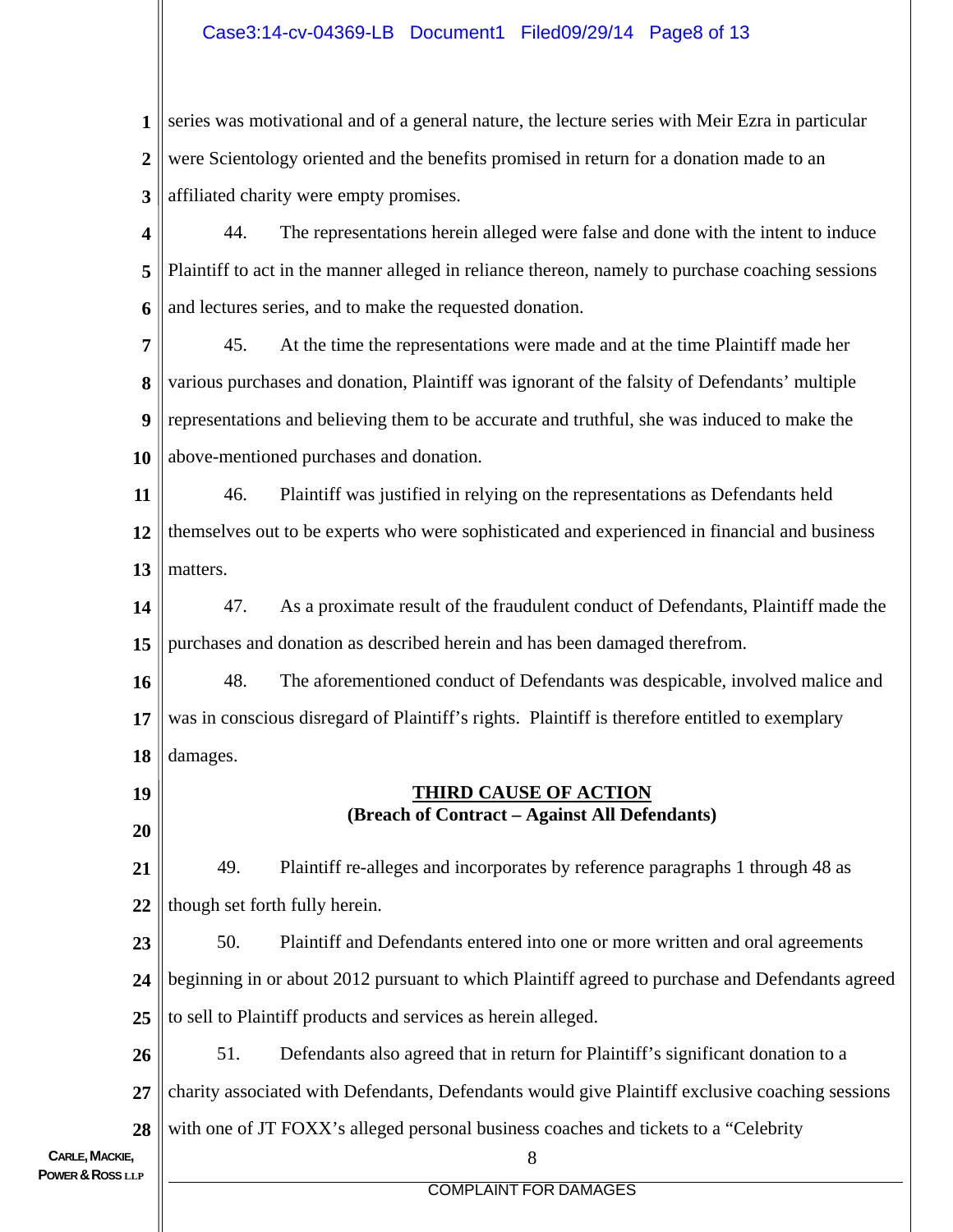# Case3:14-cv-04369-LB Document1 Filed09/29/14 Page9 of 13

| 1                                  | Apprentice" episode filmed in New York.                                                          |                        |  |  |  |  |
|------------------------------------|--------------------------------------------------------------------------------------------------|------------------------|--|--|--|--|
| 2                                  | 52.<br>Defendants materially breached the agreements as follows:                                 |                        |  |  |  |  |
| 3                                  | (a)<br>The events with Meir Ezra were utilized to proselytize and promote                        |                        |  |  |  |  |
| 4                                  | Scientology as opposed to imparting financial and business coaching information;                 |                        |  |  |  |  |
| 5                                  | The information communicated by Defendants in lectures was<br>(b)                                |                        |  |  |  |  |
| 6                                  | motivational without any significant financial or business related content;                      |                        |  |  |  |  |
| 7                                  | Defendants failed to provide an assigned business coach for continuous<br>(c)                    |                        |  |  |  |  |
| 8                                  | one-on-one sessions for a set number of sessions; and                                            |                        |  |  |  |  |
| 9                                  | (d)<br>Defendants failed to provide any of the benefits promised in exchange for                 |                        |  |  |  |  |
| 10                                 | the donation to the Defendant-affiliated charity.                                                |                        |  |  |  |  |
| 11                                 | 53.<br>Plaintiff has performed all terms, conditions, and obligations required of her            |                        |  |  |  |  |
| 12                                 | under the agreement(s).                                                                          |                        |  |  |  |  |
| 13                                 | 54.<br>By reason of Defendants' breach of contract, Plaintiff is entitled to an award of         |                        |  |  |  |  |
| 14                                 | damages in an amount to be proven to the trier of fact at trial of this action, in an amount in  |                        |  |  |  |  |
| 15                                 | excess of \$75,000.                                                                              |                        |  |  |  |  |
|                                    |                                                                                                  | FOURTH CAUSE OF ACTION |  |  |  |  |
| 16                                 |                                                                                                  |                        |  |  |  |  |
| 17                                 | (Breach of Implied Covenant of Good Faith<br>and Fair Dealing Against All Defendants)            |                        |  |  |  |  |
| 18                                 | 55.<br>Plaintiff re-alleges and incorporates by reference paragraphs 1 through 54, above,        |                        |  |  |  |  |
| 19                                 | as though fully set forth herein.                                                                |                        |  |  |  |  |
| 20                                 | 56.<br>The agreement(s) referred to above contain an implied covenant of good faith and          |                        |  |  |  |  |
| 21                                 | fair dealing which obligated Defendants to perform the terms and conditions of said              |                        |  |  |  |  |
| 22                                 | agreement(s) fairly and in good faith and to refrain from doing any act that would prevent or    |                        |  |  |  |  |
| 23                                 | impede Plaintiff from performing any or all of the conditions of the contract that she agreed to |                        |  |  |  |  |
| 24                                 | perform, or any act that would deprive Plaintiff of the benefits of the contract.                |                        |  |  |  |  |
| 25                                 | 57.<br>Plaintiff performed all the duties and conditions of the agreement(s).                    |                        |  |  |  |  |
| 26                                 | 58.<br>Defendants knew that Plaintiff had fulfilled all of the duties and conditions under       |                        |  |  |  |  |
| 27                                 | the agreement(s).                                                                                |                        |  |  |  |  |
| 28                                 | 59.<br>Defendants breached the implied covenant of good faith and fair dealing under the         |                        |  |  |  |  |
| CARLE, MACKIE,<br>POWER & ROSS LLP | 9<br><b>COMPLAINT FOR DAMAGES</b>                                                                |                        |  |  |  |  |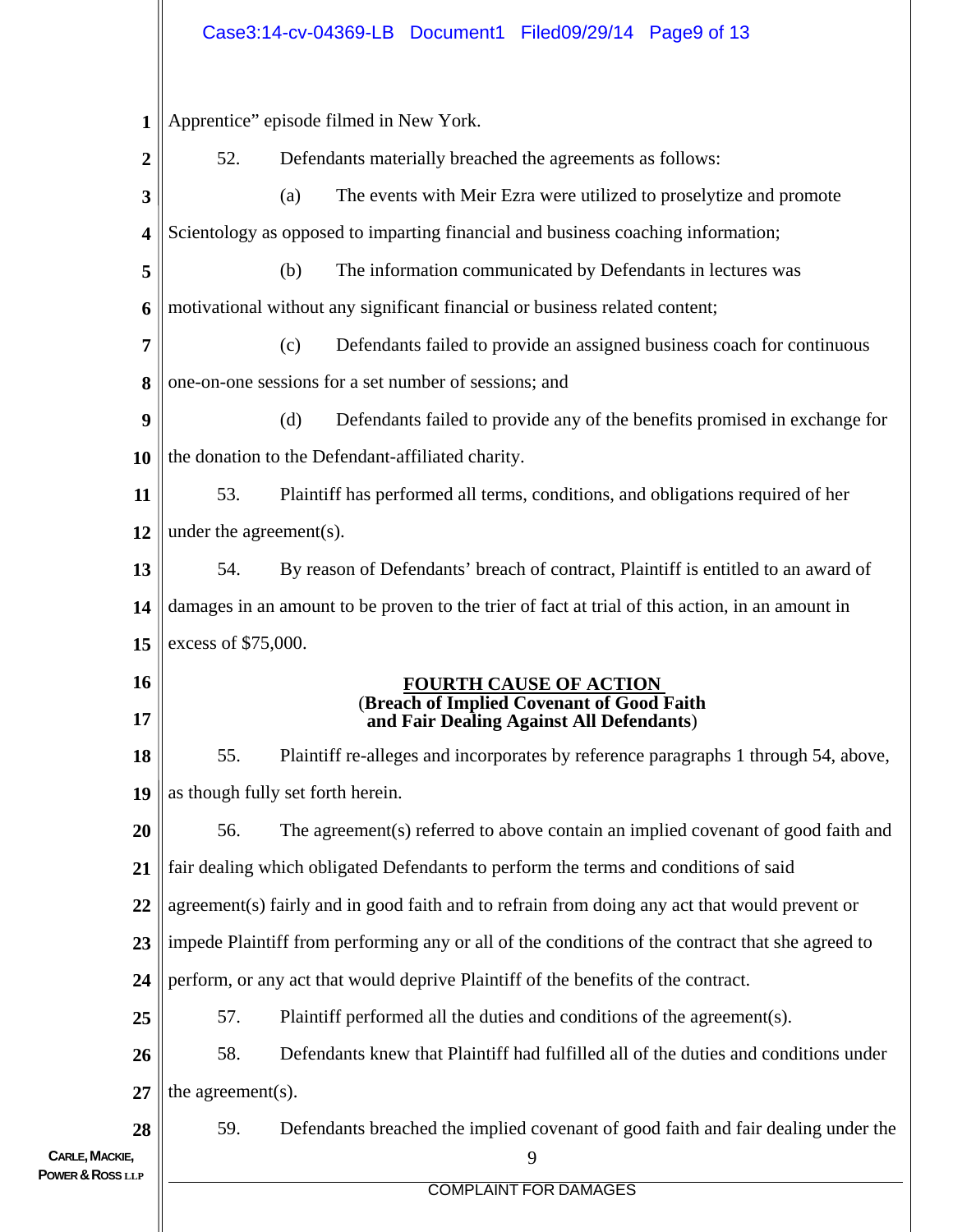## Case3:14-cv-04369-LB Document1 Filed09/29/14 Page10 of 13

**1 2 3 4 5 6 7 8 9 10 11 12 13 14 15 16 17 18 19 20 21 22 23 24 25 26 27** agreement(s) by failing to provide promised benefits in return for a charitable donation, by failing to assign a single experienced "business coach" for a set number of sessions, by failing to refund fees paid for a lecture series that was focused on proselytizing Scientology rather than providing business instruction as promised. 60. As a proximate result of Defendants' breaches of the implied covenant of good faith and fair dealing, Plaintiff has suffered and continues to suffer losses in an amount to be established at trial. **FIFTH CAUSE OF ACTION (Breach of Fiduciary Duty – Against All Defendants)** 61. Plaintiff re-alleges and incorporates by reference paragraphs 1 through 60 as though fully set forth herein. 62. Because Defendants counseled Plaintiff and provided financial and business related advice and sold Plaintiff certain financial and "business coaching" related services, and because Defendants solicited Plaintiff to make a financial donation to an affiliated charity, Defendants had a fiduciary duty to Plaintiff. 63. By engaging in the above-referenced actions, Defendants breached their fiduciary duty owed to Plaintiff. 64. As a proximate result of the breaches of fiduciary duty by Defendants, Plaintiff has been damaged in a sum according to proof, plus interest thereon. 65. The aforementioned conduct of Defendants in breaching their fiduciary duties to Plaintiff was fraudulent, oppressive, malicious, willful, and despicable conduct in conscious disregard of Plaintiff's rights. Plaintiff is entitled to exemplary damages. **SIXTH CAUSE OF ACTION (Unfair Business Practices –Against All Defendants)**  66. Plaintiff re-alleges and incorporates by reference paragraphs 1 through 66 as though fully set forth herein. 67. As set forth above, the advertisements and solicitations presented by Defendants

**CARLE, MACKIE. POWER & ROSS** LLP

**28**

#### COMPLAINT FOR DAMAGES

10

regarding "business coaching" and financial and business advice contained statements that were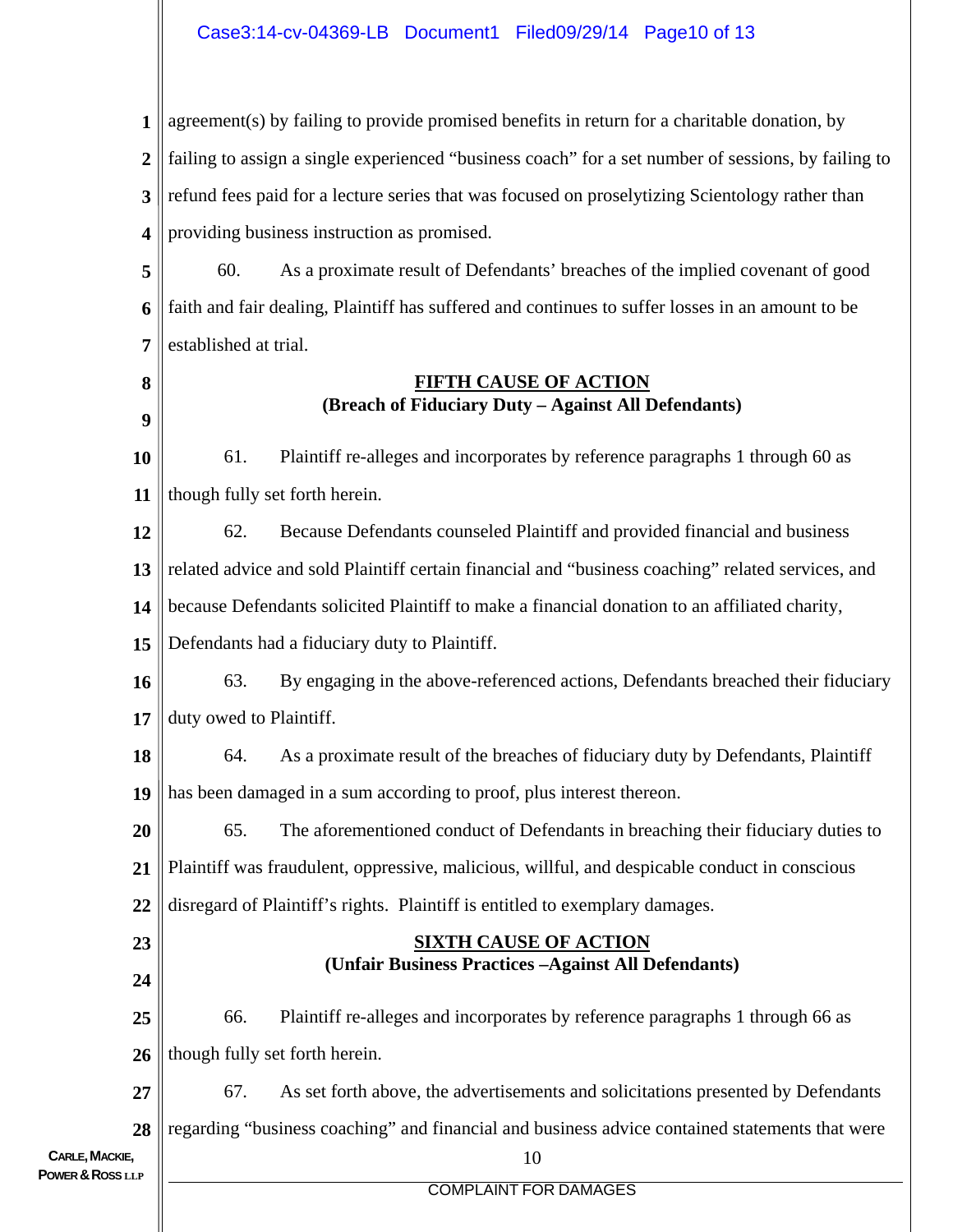## Case3:14-cv-04369-LB Document1 Filed09/29/14 Page11 of 13

**1 2 3 4 5 6 7 8 9 10 11 12 13 14 15 16 17 18 19 20 21 22 23 24 25 26 27 28** false and/or misleading which the Defendants knew, or in the exercise of reasonable care, should have known were untrue and/or misleading. 68. Further, Defendants' misrepresentations and sales practices, as previously described, are in violation of California's Deceptive Acts and Practices Statute, California Business and Professions Code section 17200, *et seq*., in that the representations and sales practices are unfair, deceptive, and fraudulent as those terms are used in section 17200, *et seq*. 69. As a proximate result of Defendants' unlawful and unfair business acts, Plaintiff has been damaged and is entitled to all relief provided by Business and Professions Code section 17200, *et seq.* 70. Plaintiff requests damages or restitution of all monies paid to Defendants and such funds be repaid in an amount according to proof at time of trial. 71. Pursuant to Business and Professions Code section 17082, *et seq*., Plaintiff is entitled to recover treble damages and attorneys' fees. **SEVENTH CAUSE OF ACTION (False Advertising– Against All Defendants)**  72. Plaintiff re-alleges and incorporates by reference paragraphs 1 through 71 as though fully set forth herein. 73. As set forth above, the advertisement and solicitations presented by Defendants regarding the offered "business coaching" services and financial and business advice were and are in violation of California's False Advertising Statute, California Business and Professions Code section 17500, *et seq.*  74. Defendants intended to sell lectures, CD's and "business coaching" services by publically disseminated advertising and other literature which contained statements which were untrue and/or misleading, which the Defendants knew, or in the exercise of reasonable care, should have known were untrue and/or misleading. 75. As a proximate result of Defendants' unlawful and unfair business acts, Plaintiff has been damaged and is entitled to all relief provided by Business and Professions Code section 17500, *et seq.*

**CARLE, MACKIE. POWER & ROSS** LLP

COMPLAINT FOR DAMAGES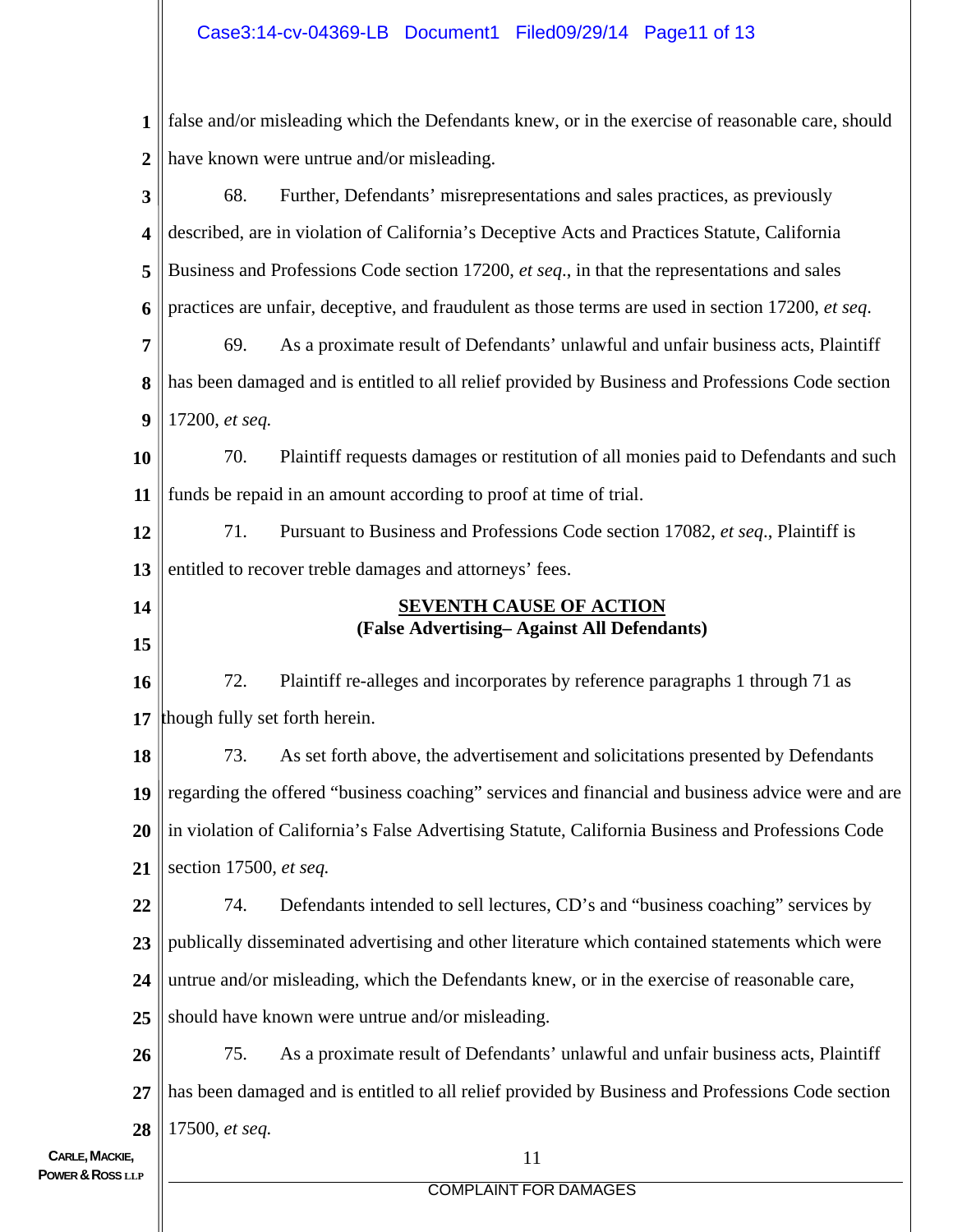| $\mathbf{1}$                       | 76.                                                                                               | Plaintiff requests damages or restitution of all monies paid to Defendants and such |  |  |  |  |  |
|------------------------------------|---------------------------------------------------------------------------------------------------|-------------------------------------------------------------------------------------|--|--|--|--|--|
| $\overline{2}$                     | funds be repaid in an amount according to proof at time of trial.                                 |                                                                                     |  |  |  |  |  |
| $\overline{\mathbf{3}}$            | 77.                                                                                               | Pursuant to Business and Professions Code section 17500, et seq., Plaintiff is      |  |  |  |  |  |
| 4                                  | entitled to recover punitive damages and an award of attorneys' fees.                             |                                                                                     |  |  |  |  |  |
| 5                                  | <b>EIGHTH CAUSE OF ACTION</b>                                                                     |                                                                                     |  |  |  |  |  |
| 6                                  | (Conversion -Against All Defendants)                                                              |                                                                                     |  |  |  |  |  |
| 7                                  | 78.                                                                                               | Plaintiff re-alleges and incorporates by reference paragraphs 1 through 77 as       |  |  |  |  |  |
| 8                                  | though fully set forth herein.                                                                    |                                                                                     |  |  |  |  |  |
| 9                                  | 79.                                                                                               | Plaintiff is informed and believes that Defendants obtained funds from Plaintiff    |  |  |  |  |  |
| <b>10</b>                          | for future coaching services, which services Plaintiff no longer wishes to purchase, and which    |                                                                                     |  |  |  |  |  |
| 11                                 | Defendants refuse to return to Plaintiff and which Defendants have diverted, commingled, or       |                                                                                     |  |  |  |  |  |
| 12                                 | otherwise retained possession of said funds for their own use in violation of their obligation to |                                                                                     |  |  |  |  |  |
| 13                                 | return such funds to Plaintiff.                                                                   |                                                                                     |  |  |  |  |  |
| 14                                 | 80.                                                                                               | Plaintiff has the right of possession of said converted, diverted, and/or stolen    |  |  |  |  |  |
| 15                                 | funds.                                                                                            |                                                                                     |  |  |  |  |  |
| 16                                 | 81.                                                                                               | As a further and proximate result of the conduct of Defendants, Plaintiff has been  |  |  |  |  |  |
| 17                                 | damaged in a sum according to proof, plus interest thereon.                                       |                                                                                     |  |  |  |  |  |
| 18                                 | 82.                                                                                               | The conduct of these Defendants was intentional, malicious, and done for the        |  |  |  |  |  |
| 19                                 | purpose of causing, or with a wanton and reckless disregard for causing, Plaintiff to suffer      |                                                                                     |  |  |  |  |  |
| 20                                 | humiliation, embarrassment, mental anguish, and emotional distress. Defendants' conduct           |                                                                                     |  |  |  |  |  |
| 21                                 | constituted fraud, malice, and/or oppression, justifying an award of exemplary and punitive       |                                                                                     |  |  |  |  |  |
| 22                                 | damages in an amount to be determined at trial.                                                   |                                                                                     |  |  |  |  |  |
| 23                                 | <b>JURY DEMAND</b>                                                                                |                                                                                     |  |  |  |  |  |
| 24                                 | 83.                                                                                               | Plaintiff demands a jury trial upon all causes of action.                           |  |  |  |  |  |
| 25                                 | WHEREFORE, Plaintiff prays for judgment against Defendants, and each of them, as                  |                                                                                     |  |  |  |  |  |
| 26                                 | follows:                                                                                          |                                                                                     |  |  |  |  |  |
| 27                                 | 1.                                                                                                | For compensatory damages according to proof;                                        |  |  |  |  |  |
| 28                                 | 2.                                                                                                | For punitive damages;                                                               |  |  |  |  |  |
| CARLE, MACKIE,<br>POWER & ROSS LLP | 12                                                                                                |                                                                                     |  |  |  |  |  |
|                                    |                                                                                                   | <b>COMPLAINT FOR DAMAGES</b>                                                        |  |  |  |  |  |
|                                    |                                                                                                   |                                                                                     |  |  |  |  |  |